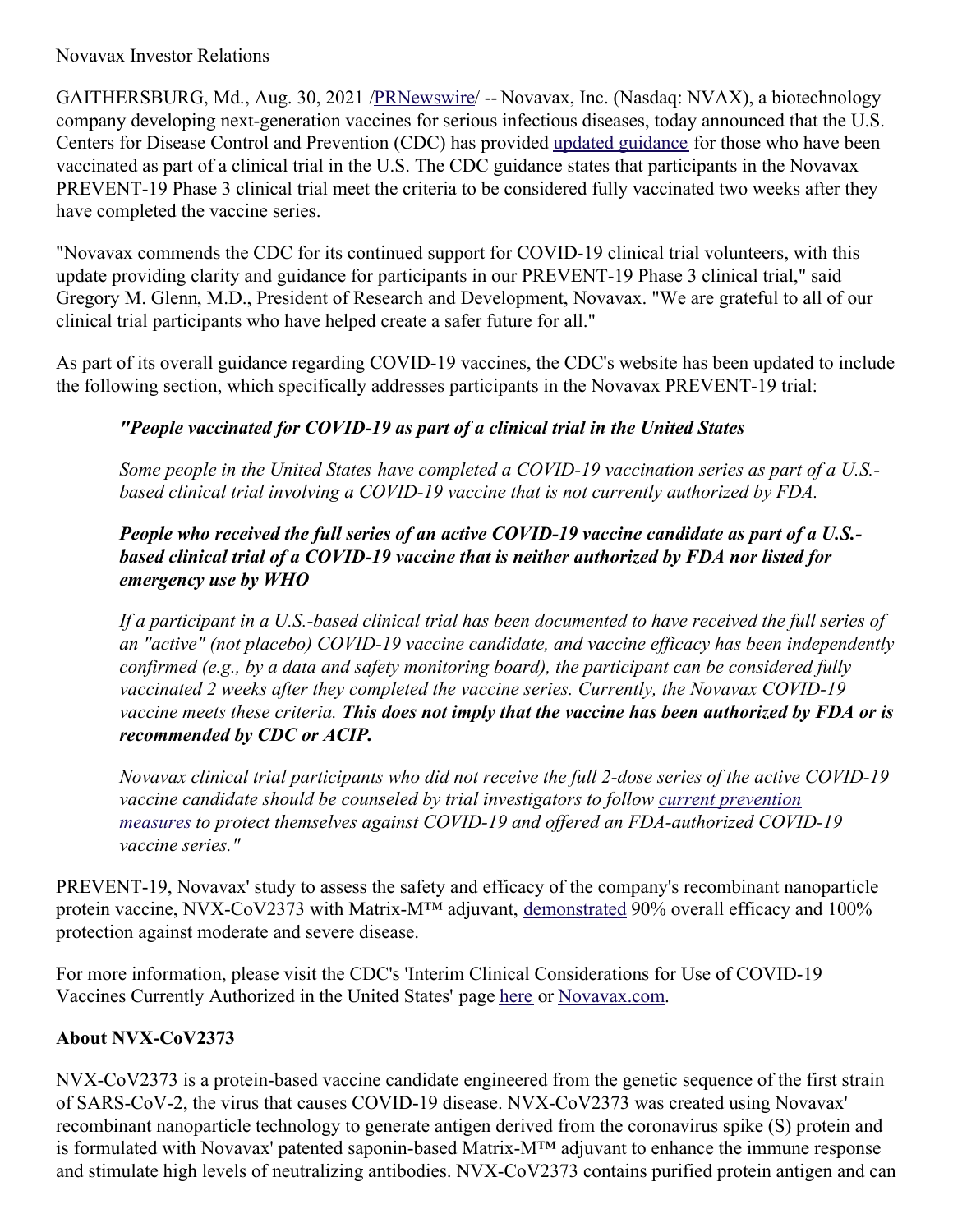neither replicate, nor can it cause COVID-19. In preclinical studies, NVX-CoV2373 induced antibodies that blocked the binding of spike protein to cellular receptors and provided protection from infection and disease. It was generally well-tolerated and elicited robust antibody response in Phase 1/2 clinical testing.

NVX-CoV2373 is being evaluated in two pivotal Phase 3 trials: a trial in the U.K. that demonstrated efficacy of 96.4% against the original virus strain, 86.3% against the Alpha (B.1.1.7) variant and 89.7% efficacy overall; and the PREVENT-19 trial in the U.S. and Mexico that demonstrated 100% protection against moderate and severe disease and 90.4% efficacy overall. It is also being tested in two ongoing Phase 2 studies that began in August 2020: A Phase 2b trial in South Africa that demonstrated 55% efficacy overall in HIVnegative participants and 48.6% efficacy against a newly emerging escape variant first described in South Africa, and a Phase 1/2 continuation in the U.S. and Australia.

NVX-CoV2373 is stored and stable at 2°- 8°C, allowing the use of existing vaccine supply chain channels for its distribution. It is packaged in a ready-to-use liquid formulation in 10-dose vials.

## **About Matrix-M™ Adjuvant**

Novavax' patented saponin-based Matrix-M™ adjuvant has demonstrated a potent and well-tolerated effect by stimulating the entry of antigen-presenting cells into the injection site and enhancing antigen presentation in local lymph nodes, boosting immune response.

## **About Novavax**

Novavax, Inc. (Nasdaq: NVAX) is a biotechnology company that promotes improved health globally through the discovery, development and commercialization of innovative vaccines to prevent serious infectious diseases. The company's proprietary recombinant technology platform combines the power and speed of genetic engineering to efficiently produce highly immunogenic nanoparticles designed to address urgent global health needs. Novavax is conducting late-stage clinical trials for NVX-CoV2373, its vaccine candidate against SARS-CoV-2, the virus that causes COVID-19. NanoFlu™, its quadrivalent influenza nanoparticle vaccine, met all primary objectives in its pivotal Phase 3 clinical trial in older adults and will be advanced for regulatory submission. Both vaccine candidates incorporate Novavax' proprietary saponinbased Matrix-M™ adjuvant to enhance the immune response and stimulate high levels of neutralizing antibodies.

For more information, visit [www.novavax.com](https://c212.net/c/link/?t=0&l=en&o=3274725-1&h=49697234&u=http%3A%2F%2Fwww.novavax.com%2F&a=www.novavax.com) and connect with us on [Twitter](https://c212.net/c/link/?t=0&l=en&o=3274725-1&h=3761957494&u=https%3A%2F%2Fc212.net%2Fc%2Flink%2F%3Ft%3D0%26l%3Den%26o%3D3158017-1%26h%3D500821283%26u%3Dhttps%253A%252F%252Ftwitter.com%252FNovavax%26a%3DTwitter&a=Twitter) and [LinkedIn](https://c212.net/c/link/?t=0&l=en&o=3274725-1&h=4155028917&u=https%3A%2F%2Fc212.net%2Fc%2Flink%2F%3Ft%3D0%26l%3Den%26o%3D3158017-1%26h%3D3702938248%26u%3Dhttps%253A%252F%252Fwww.linkedin.com%252Fcompany%252Fnovavax%252F%26a%3DLinkedIn&a=LinkedIn).

## **Forward-Looking Statements**

Statements herein relating to the future of Novavax, its operating plans and prospects, the ongoing development of NVX-CoV2373 and its partnerships, and other Novavax vaccine product candidates, timing of future regulatory filings and actions, and the role that Novavax may play in helping control the COVID-19 pandemic are forward-looking statements. Novavax cautions that these forward-looking statements are subject to numerous risks and uncertainties that could cause actual results to differ materially from those expressed or implied by such statements. These risks and uncertainties include challenges satisfying, alone or together with partners, various safety, efficacy, and product characterization requirements, including those related to process qualification and assay validation, necessary to satisfy applicable regulatory authorities; difficulty obtaining scarce raw materials and supplies; resource constraints, including human capital and manufacturing capacity, on the ability of Novavax to pursue planned regulatory pathways; challenges meeting contractual requirements under agreements with multiple commercial, governmental, and other entities; and those other risk factors identified in the "Risk Factors" and "Management's Discussion and Analysis of Financial Condition and Results of Operations" sections of Novavax' Annual Report on Form 10